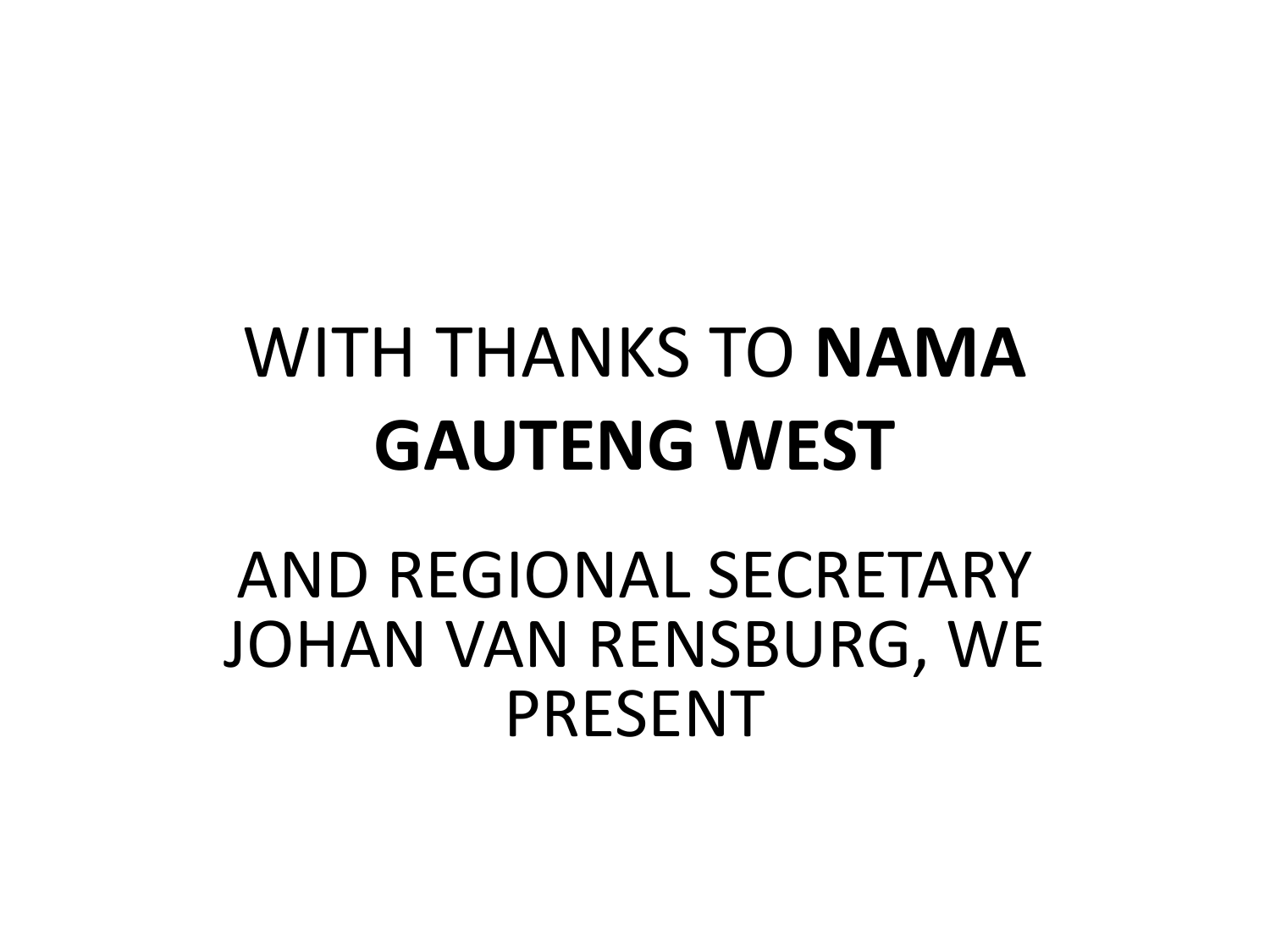# ALAN LEVY OF:

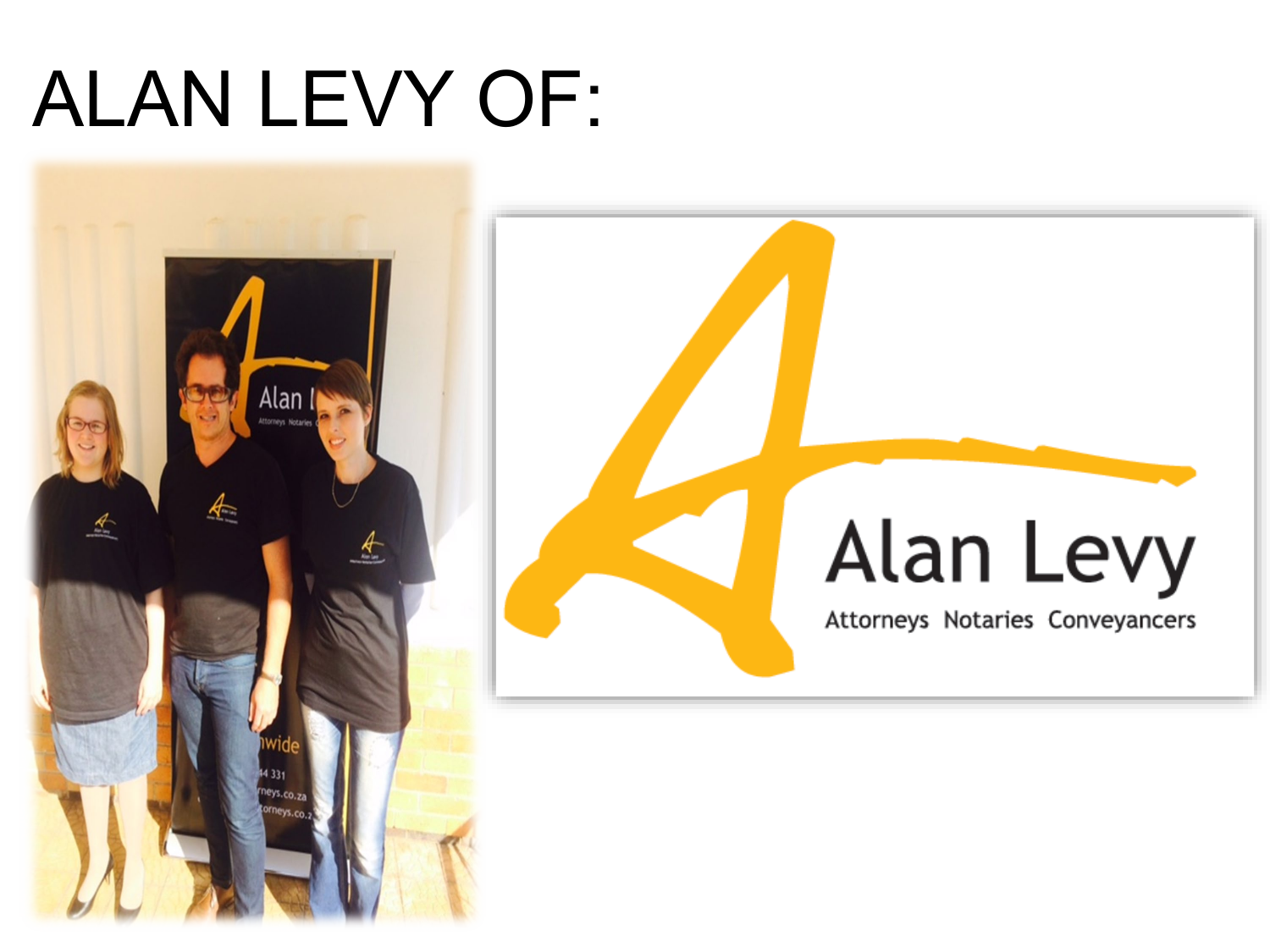#### TODAY'S TOPIC

How to deal with arrear levies with regard to:

Deceased Owners Sequestrated Owners Liquidated Owners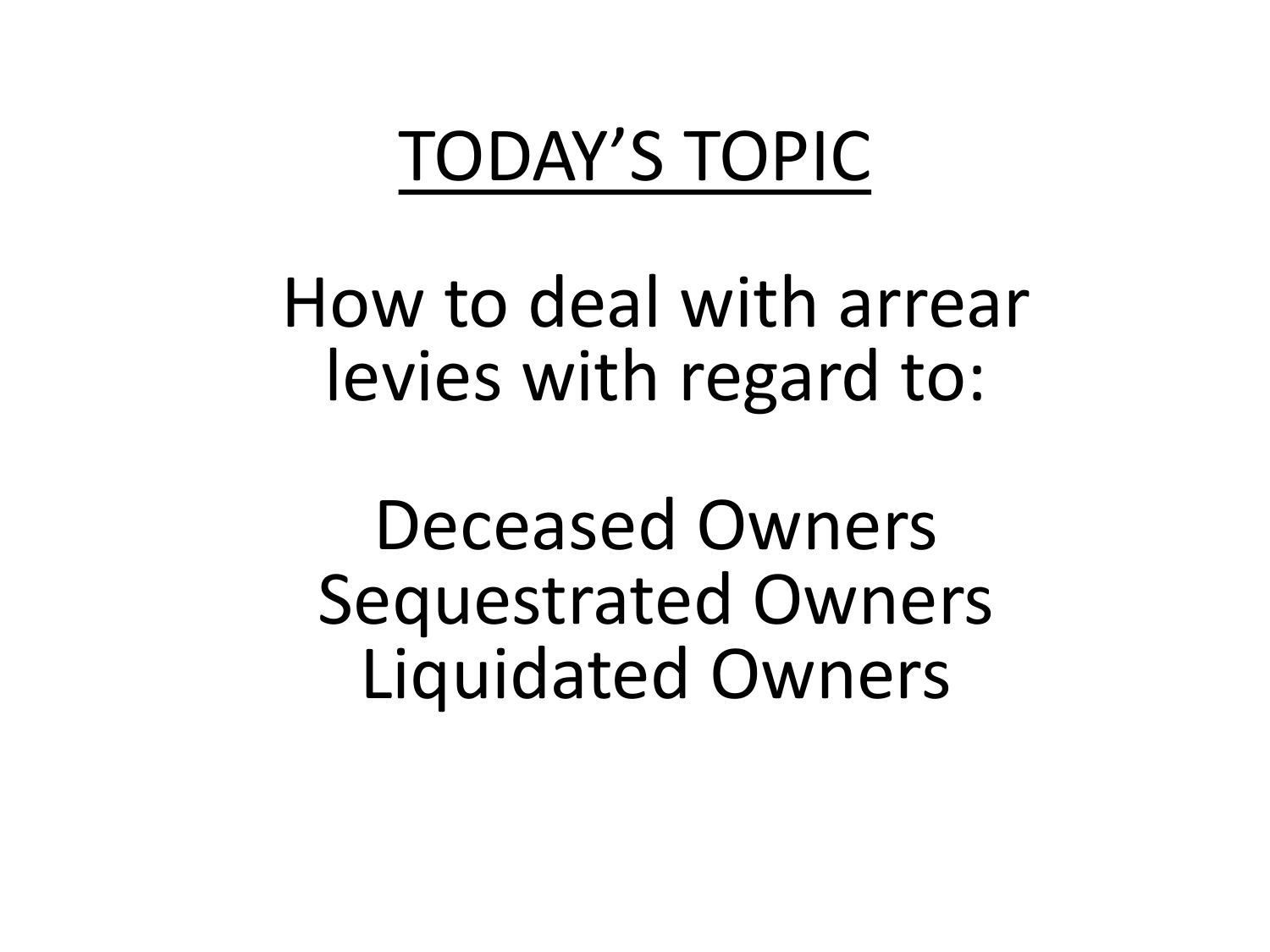### LEGISLATION

**MAGISTRATES COURT ACT** PRESCRIPTION ACT **ARBITRATION ACT** SECTIONAL TITLES ACT **MANAGEMENT RULES** SECTIONAL TITLES SCHEMES MANAGEMENT ACT **ADMINISTRATION OF ESTATES ACT** INSOLVENCY ACT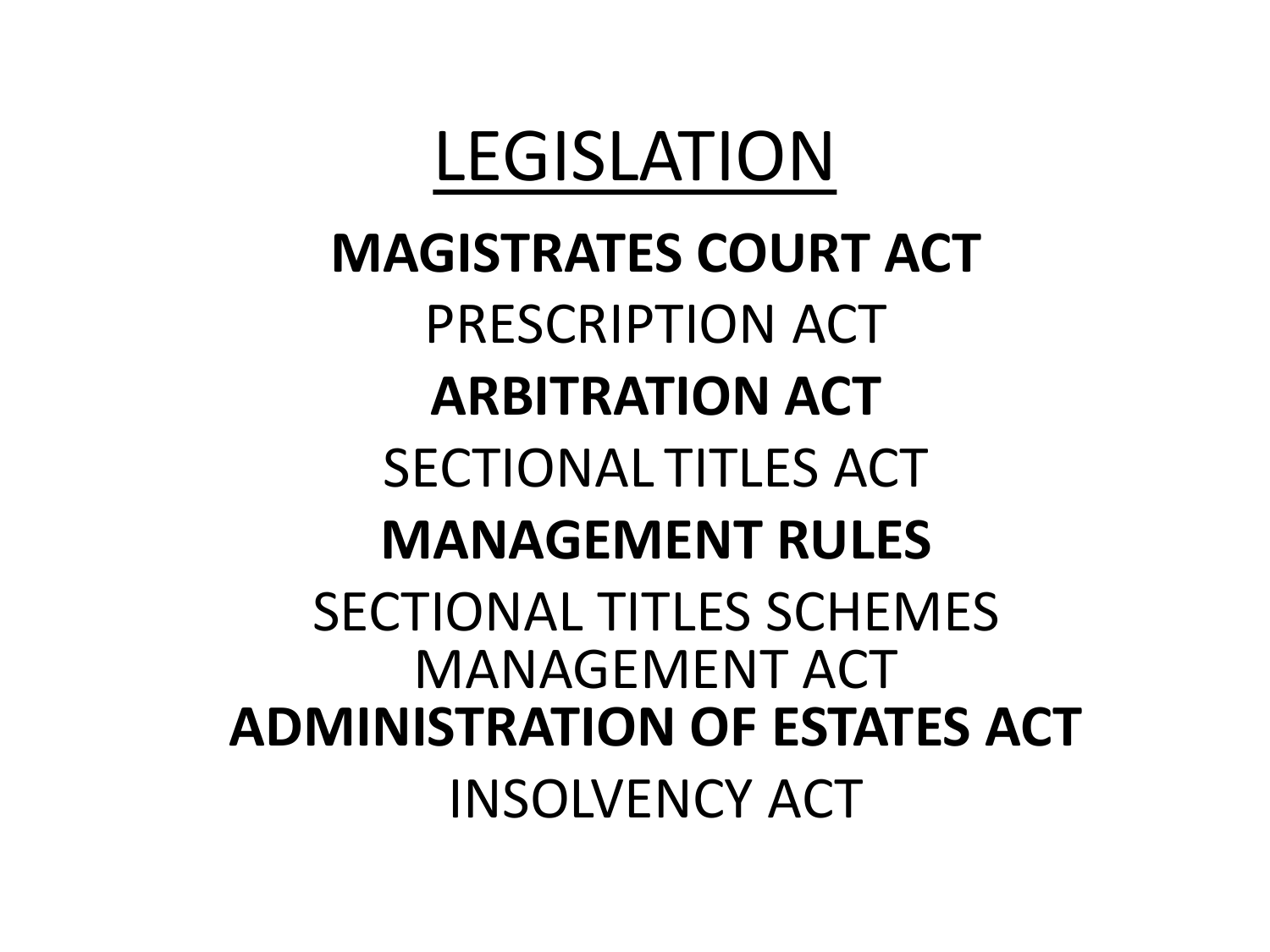## MAGISTRATES COURT ACT

- LETTER OF DEMAND
- SUMMONS
- DEFAULT JUDGMENT
- WARRANT OF EXECUTION MOVEABLES
- S66 APPLICATION
- WARRANT OF EXECUTION IMMOVABLES
- FLAT AUCTION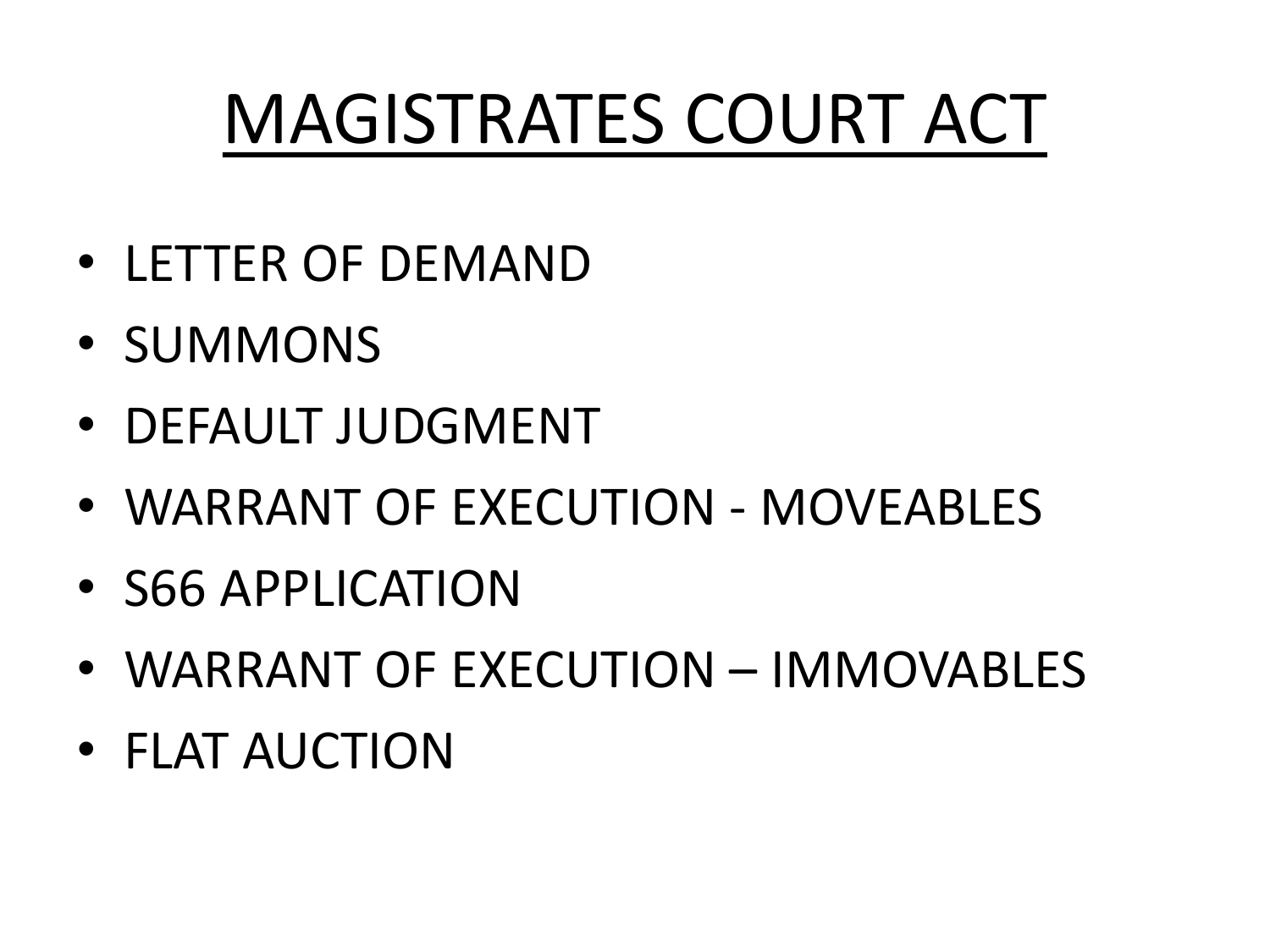#### PRESCRIPTION ACT

- PERIODS OF PRESCRIPTION
- WHEN PRESCRIPTION BEGINS TO RUN
- WHEN IS PRESCRIPTION DELAYED
- INTERRUPTION OF PRESCRIPTION ACKNOWLEDGEMENT OF LIABILITY
- JUDICIAL INTERRUPTION OF PRESCRIPTION
- GENERAL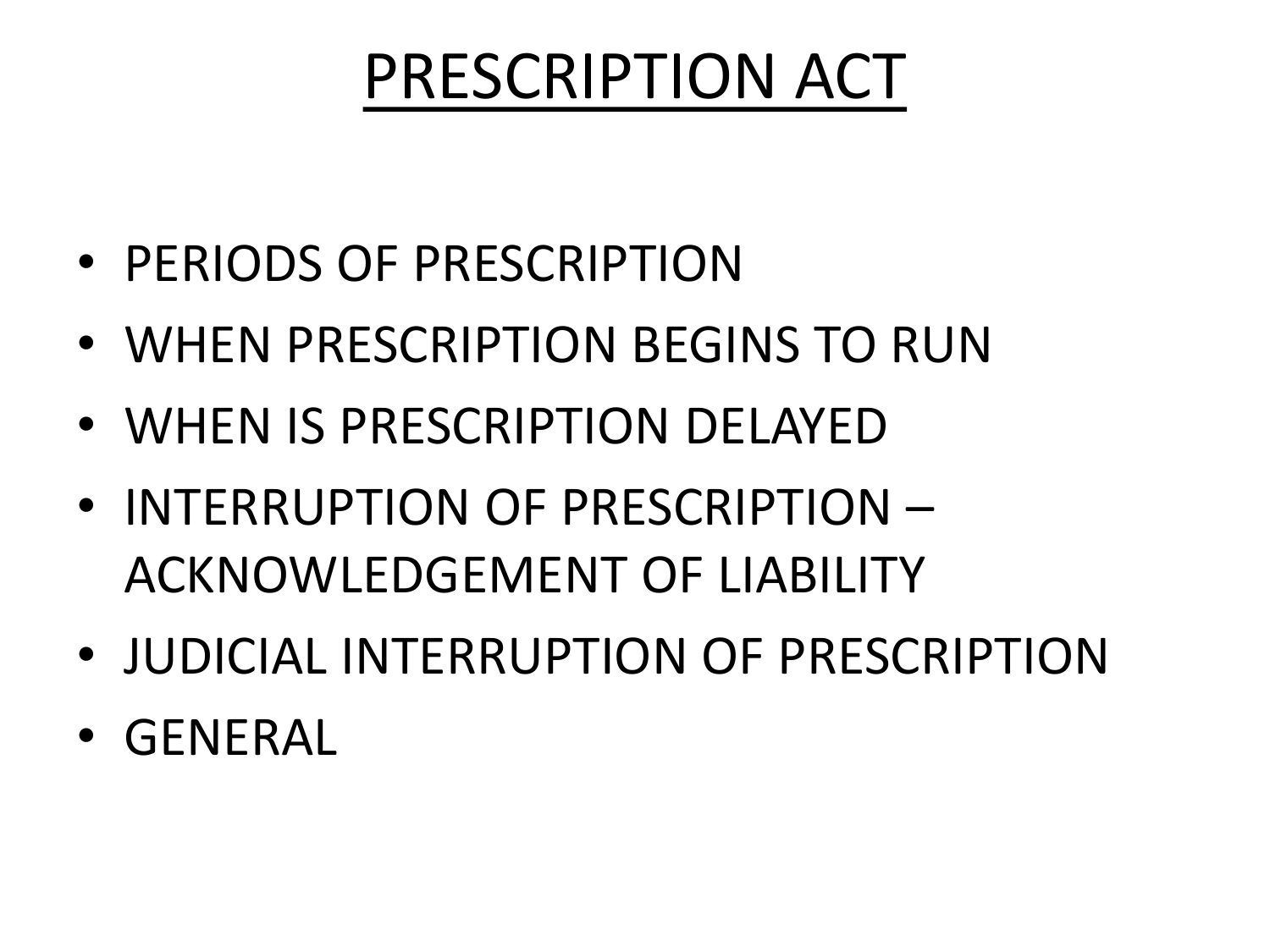## ARBITRATION ACT

- INTERIM AWARD
- AWARD FOR SPECIFIC PERFORMANCE
- AWARD TO BE BINDING
- AWARD MAY BE MADE AN ORDER OF COURT
- SETTING ASIDE OF AN AWARD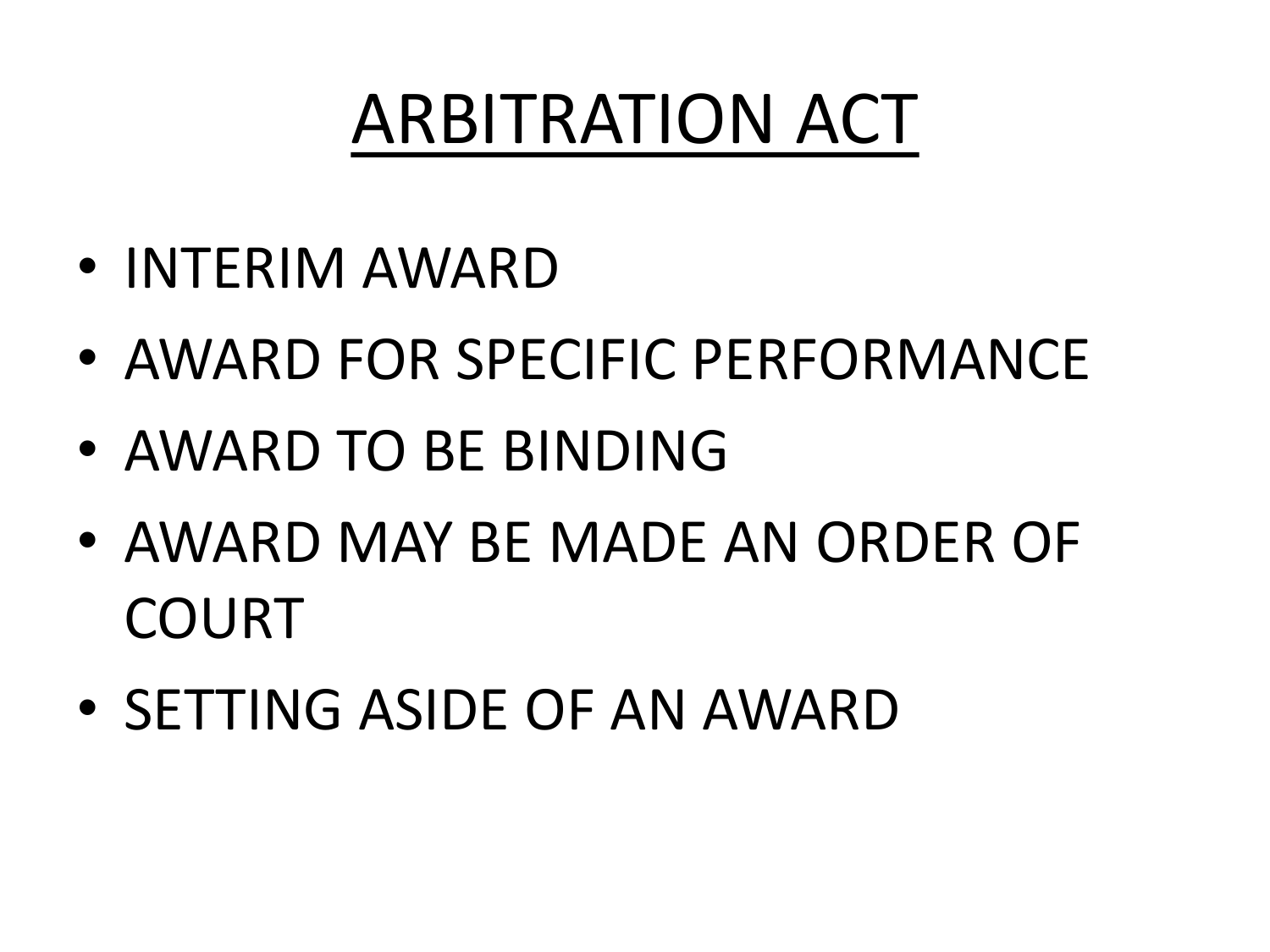## SECTIONAL TITLES ACT

• SECTION 37 (2) - COLLECTION OF CONTRIBUTIONS

• SECTION 37 (2A) - COLLECTION OF SPECIAL CONTRIBUTIONS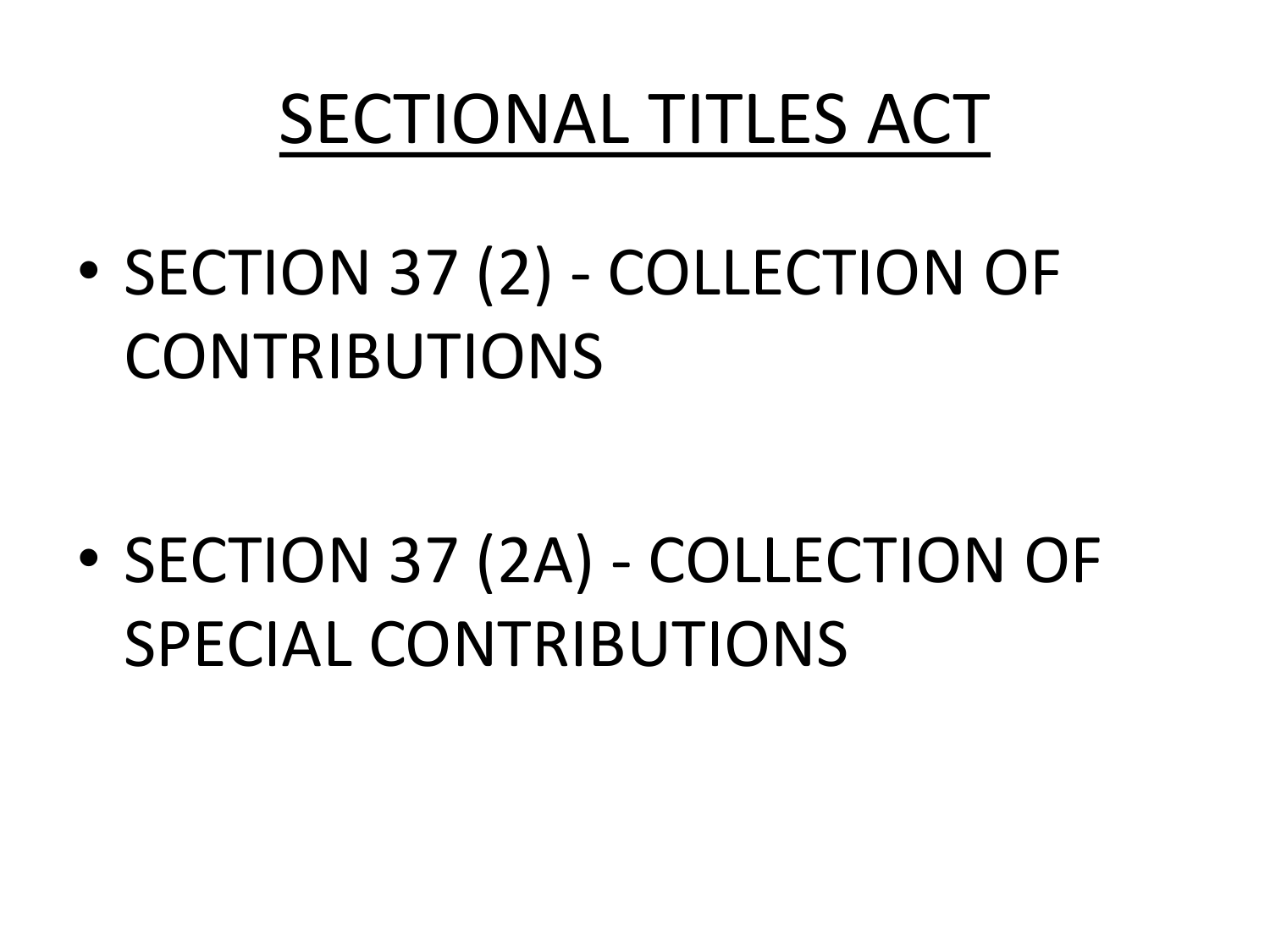## MANAGEMENT RULES

- MANAGEMENT RULE 3 (2) DOMICILE
- MANAGEMENT RULE 30 COLLECT CONTRIBUTIONS
- MANAGEMENT RULE 31 (5) ATTORNEY AND CLIENT COSTS
- MANAGEMENT RULE 31 (6) INTEREST
- MANAGEMENT RULE 71 ARBITRATION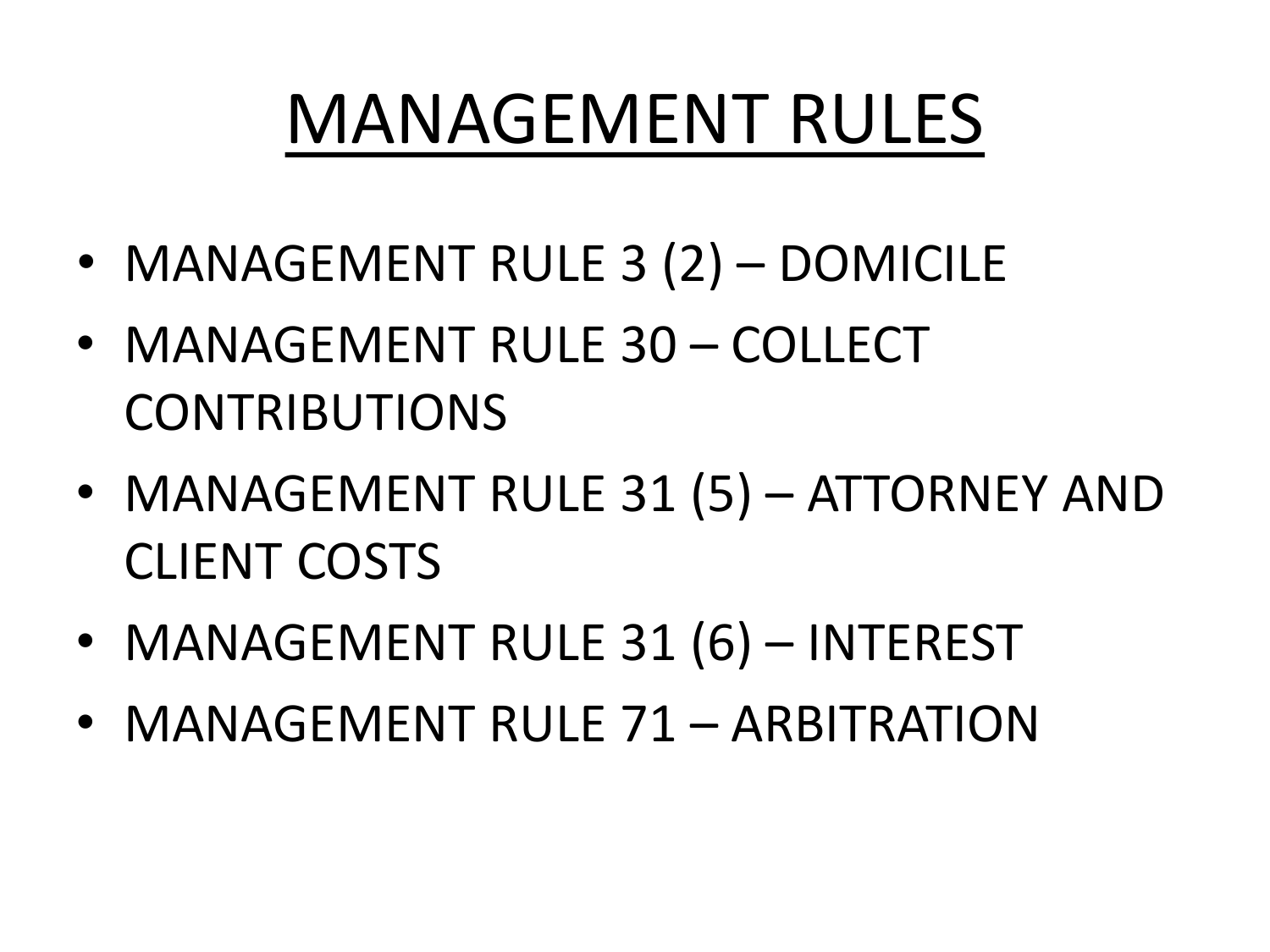## SECTIONAL TITLES SCHEMES MANAGEMENT ACT

• SECTION 3 (2) – COLLECTION OF CONTRIBUTIONS (OMBUD)

• SECTION 3 (2) – COLLECTION OF SPECIAL CONTRIBUTIONS (OMBUD)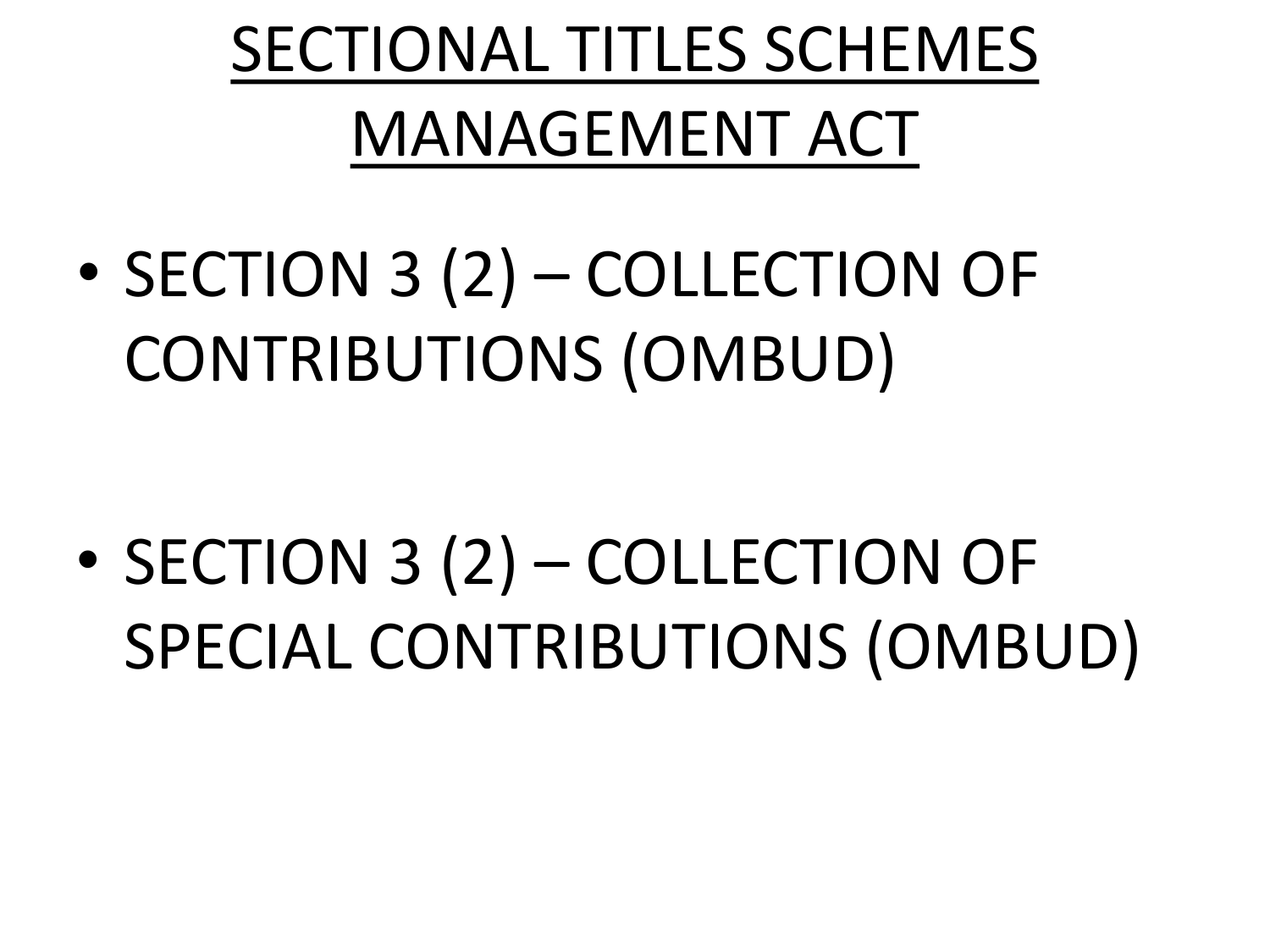## ADMINISTRATION OF ESTATES ACT

• SECTION 36 (1) – FAILURE BY EXECUTOR TO PERFORM DUTIES

• SECTION 54 (1) – REMOVAL FROM OFFICE OF EXECUTOR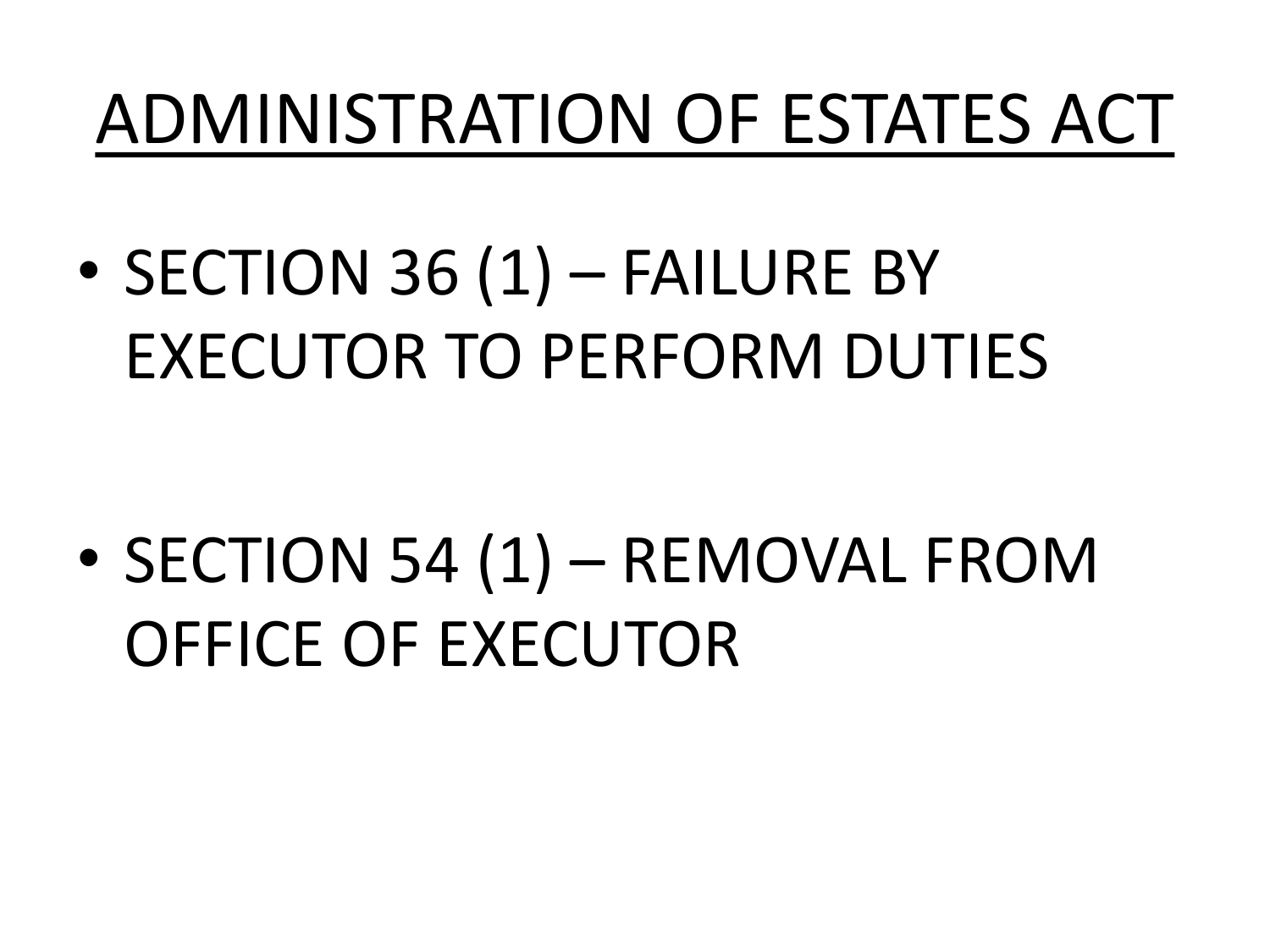#### INSOLVENCY ACT

• SECTION 8 – ACTS OF INSOLVENCY